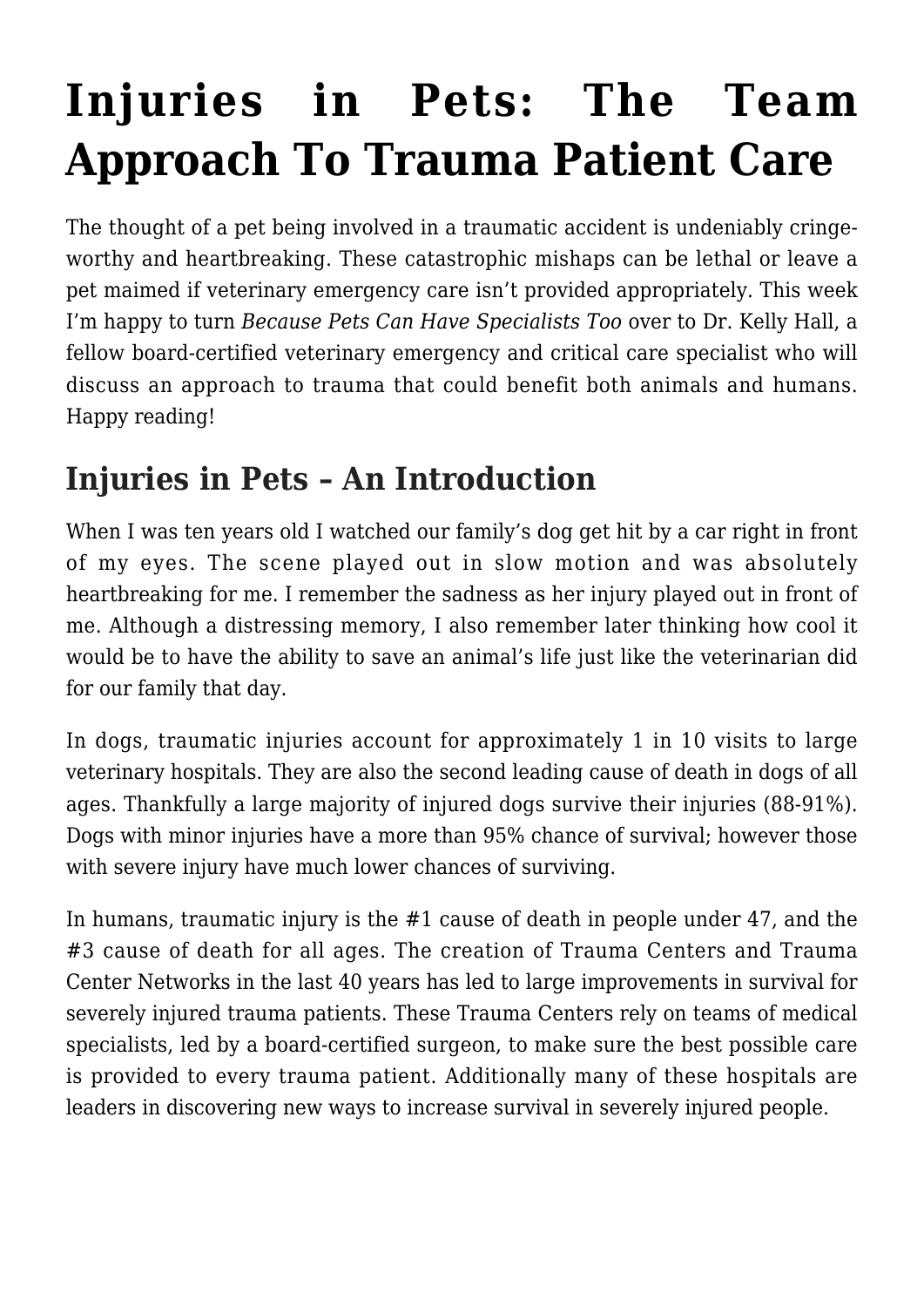

A paw of a cat involved in a trauma accident

It turns out the types injuries that are common in people are very similar to the varieties of injuries seen in dogs (e.g., vehicular accidents). The challenges that lead to poor outcome (i.e.: multiple injuries, severe bleeding, head injury, etc.) in people are also very similar in dogs. Finally while older people and animals do get injured, most trauma patients are young and otherwise healthy. These similarities allow for an opportunity to more effectively study and learn about new treatment options for both pets and people.

### **Injuries in Pets – A Way To Help Pets and Humans**

What if there was a way to continue to improve trauma patient care in our animal friends and also have a positive impact on improving trauma care in humans? A group of expert veterinarians are working together to do just that – improve trauma patient care for both humans and pets.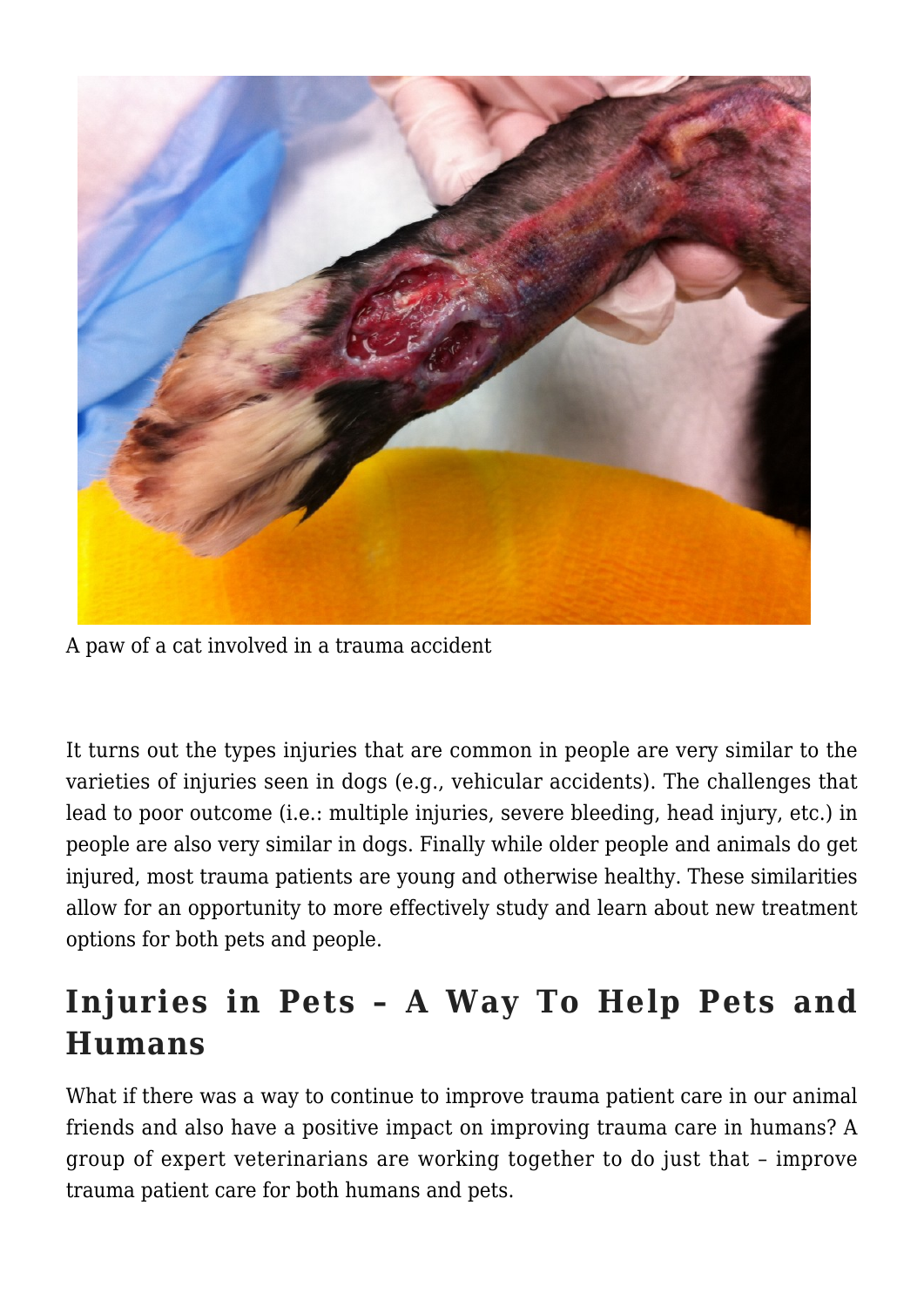The [Veterinary Committee on Trauma \(VetCOT\)](https://sites.google.com/a/umn.edu/vetcot/home/committee-members) of the [American College of](http://www.acvecc.org) [Veterinary Emergency and Critical Care \(ACVECC\)](http://www.acvecc.org) is a unique group whose members include board-certified veterinary specialists in emergency and critical care, surgery and anesthesia, as well as veterinary technical specialists in emergency and critical care. The group's efforts rely on a team approach to the most severely injured patients. Hospitals that have joined the [Veterinary Trauma](https://www.google.com/maps/d/edit?mid=z9pRG9G2kB9E.kPOLtTX0x6GM) [Center Network](https://www.google.com/maps/d/edit?mid=z9pRG9G2kB9E.kPOLtTX0x6GM) each have a team of board-certified specialists available that are trained in emergency and critical care, surgery, anesthesia, radiology, ophthalmology, neurology and specialty nursing, just to name a few. These teams works together to ensure even the most injured patients have access to boardcertified specialists with expertise in wound repair, interpreting radiographs/xrays and CT scans to determine internal injuries, anesthetize sick patients, care for animals in an intensive care unit (ICU), and address injuries to specific organs like the eyes, brain, and/or heart.



The healed paw from the same cat depicted above after receiving expert trauma care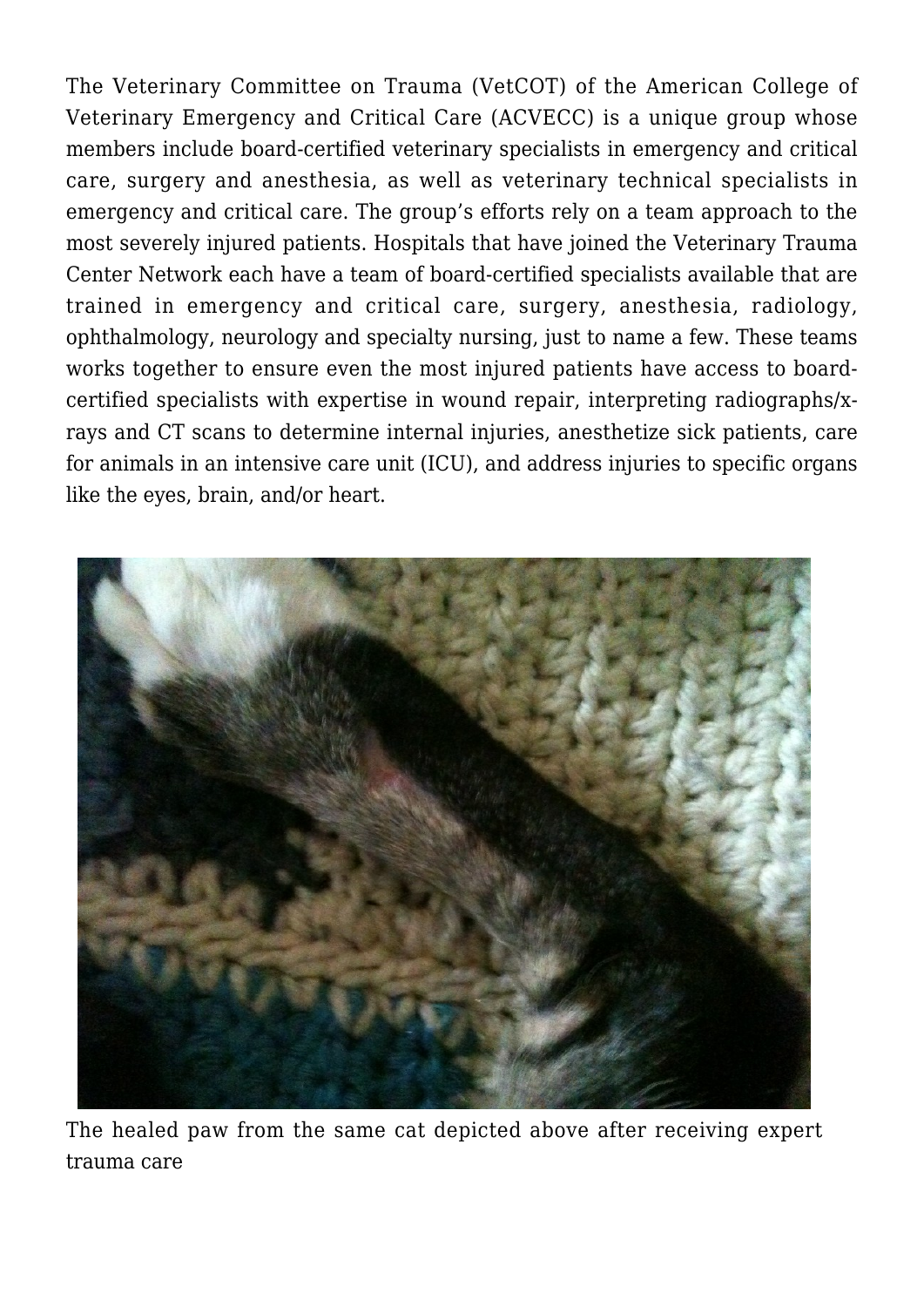In addition to the team of expert doctors working together at each of the veterinary trauma centers, representatives from these hospitals around the world are working together, learning from each other to develop new and improved ways to take care of trauma patients. The VetCOT has started a registry that tracks information on injured pets at each of the hospitals, and with more than 7,000 cases logged in less than 18 months, is the largest database for injured patients in veterinary medicine. Additionally this multi-specialty group is developing educational tools to help improve injured pet care from injury to initial arrival at a veterinary hospital.



Improved trauma patient care for animals and humans can help our 2-legged and 4-legged military heroes

Our family dog's life was saved that day many years ago due to the great care she received from our family veterinarian. Our fur baby was a loving member of our family for the next 14 years who saw me off to veterinary school. It's amazing to now be a part of an international effort of expert board-certified veterinary specialists who are working together to improve both veterinary and human trauma patient care through service, education, and research.

#### **The take-away message about pet injuries…**

The work of Dr. Hall and colleagues on the VetCOT is instrumental for improving care and outcomes for trauma patients. The team approach to trauma care will